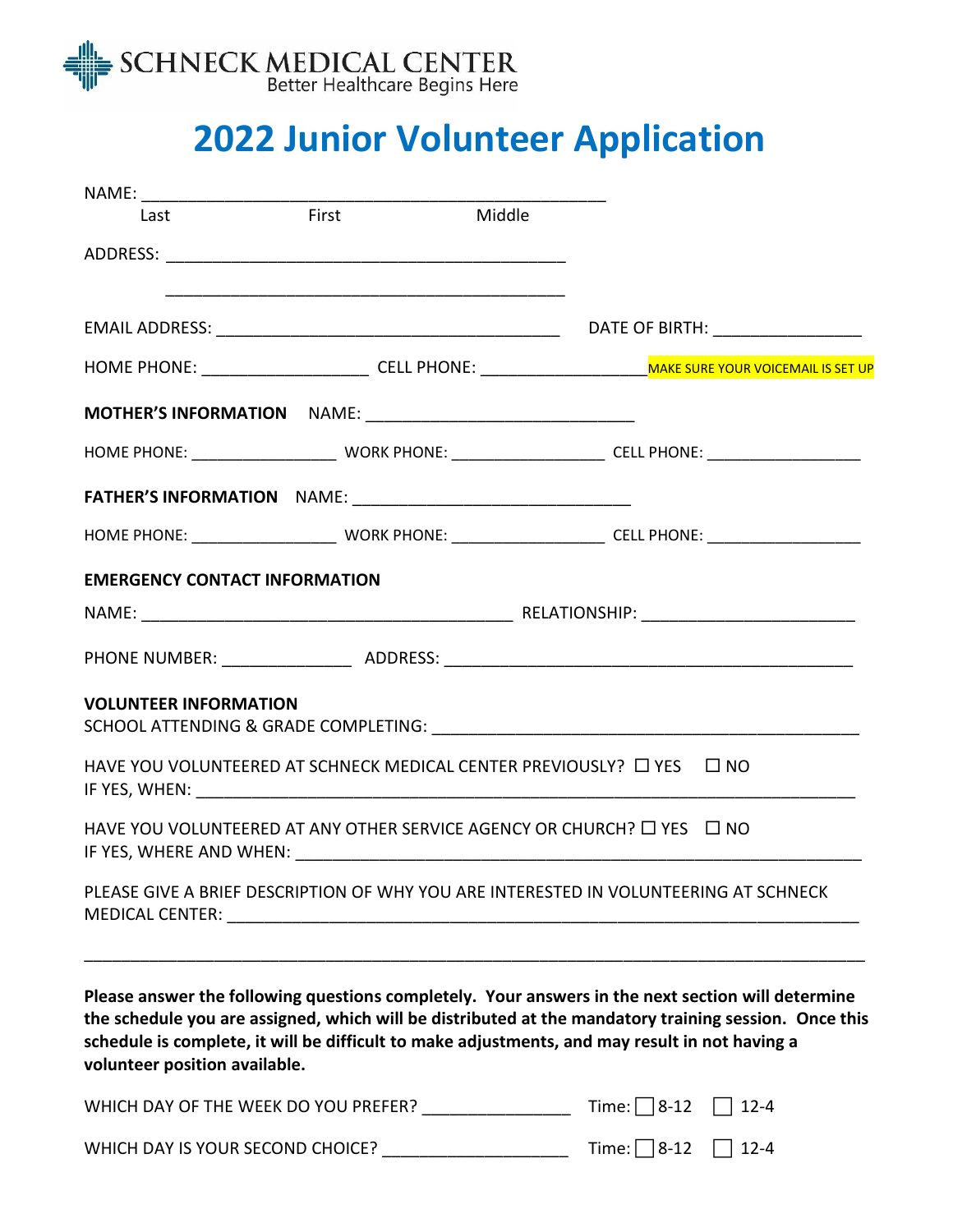#### WHAT AREA OF INTEREST DO YOU HAVE IN THE MEDICAL FIELD?

We will need a copy of your vaccination record we can keep, even if you have been a junior volunteer in the past. We will be checking to make sure you have had all series for Hepatitis B, varicella, MMR, and COVID-19. You will be required to have **two** tuberculin skin tests (TSTs). The first test will be May 24 between 5-7 pm when you drop off your application information at Classroom 500 in the Schneck Professional Building (park in the parking garage and enter the building on Level 5). The test must be read May 27 between 1-4pm at WellLife, 100 N. Walnut Street. The second test will be during the mandatory orientation on June 1 from 11a-1pm at Classroom 500 in the Schneck Professional Building, and must be read on June 3 between 1-4pm at WellLife.

**Please use the following checklist to make sure you have everything filled out properly and included in the application packet when you bring it on May 24. You will not be eligible for the program if you do not have all paperwork complete and turned in that evening.**

| <b>Application Form</b>                    |  |  |  |
|--------------------------------------------|--|--|--|
| <b>Letter of Recommendation</b>            |  |  |  |
| <b>Parent's Agreement</b>                  |  |  |  |
| Vaccination Record Copy that we can keep   |  |  |  |
| (even if you have volunteered in the past) |  |  |  |
| All signatures complete                    |  |  |  |
|                                            |  |  |  |

JUNIOR VOLUNTEER SIGNATURE DATE

\_\_\_\_\_\_\_\_\_\_\_\_\_\_\_\_\_\_\_\_\_\_\_\_\_\_\_\_\_\_\_\_\_\_\_\_\_\_\_\_\_\_\_\_ \_\_\_\_\_\_\_\_\_\_\_\_\_\_\_\_\_\_\_\_\_\_\_\_\_\_\_\_\_\_\_\_\_\_

BY SIGNING BELOW, I GIVE CONSENT FOR MY SON/DAUGHTER TO RECEIVE THE REQUIRED TUBERCULIN SKIN TESTS AND VALIDATING ANY OF THE ABOVE INFORMATION TO BE TRUE.

\_\_\_\_\_\_\_\_\_\_\_\_\_\_\_\_\_\_\_\_\_\_\_\_\_\_\_\_\_\_\_\_\_\_\_\_\_\_\_\_\_\_\_\_ \_\_\_\_\_\_\_\_\_\_\_\_\_\_\_\_\_\_\_\_\_\_\_\_\_\_\_\_\_\_\_\_\_\_

PARENT OR GUARDIAN SIGNATURE **Example 20 SIGNATURE** 

Please contact Amy Cockerham, Volunteer Manager, by calling (812) 522-0439 or email acockerham@schneckmed.org if you have any questions. Thank you for following our guidelines.

**RETURN THIS APPLICATION AND ALL REQUIRED DOCUMENTS TUESDAY, MAY 24 IN SCHNECK PROFESSIONAL BUILDING CLASSROOM 500 AT SCHNECK MEDICAL CENTER ANYTIME BETWEEN 5PM AND 7PM,** where you will receive your first TST test. You may park in the parking garage and enter the building on Level 5.